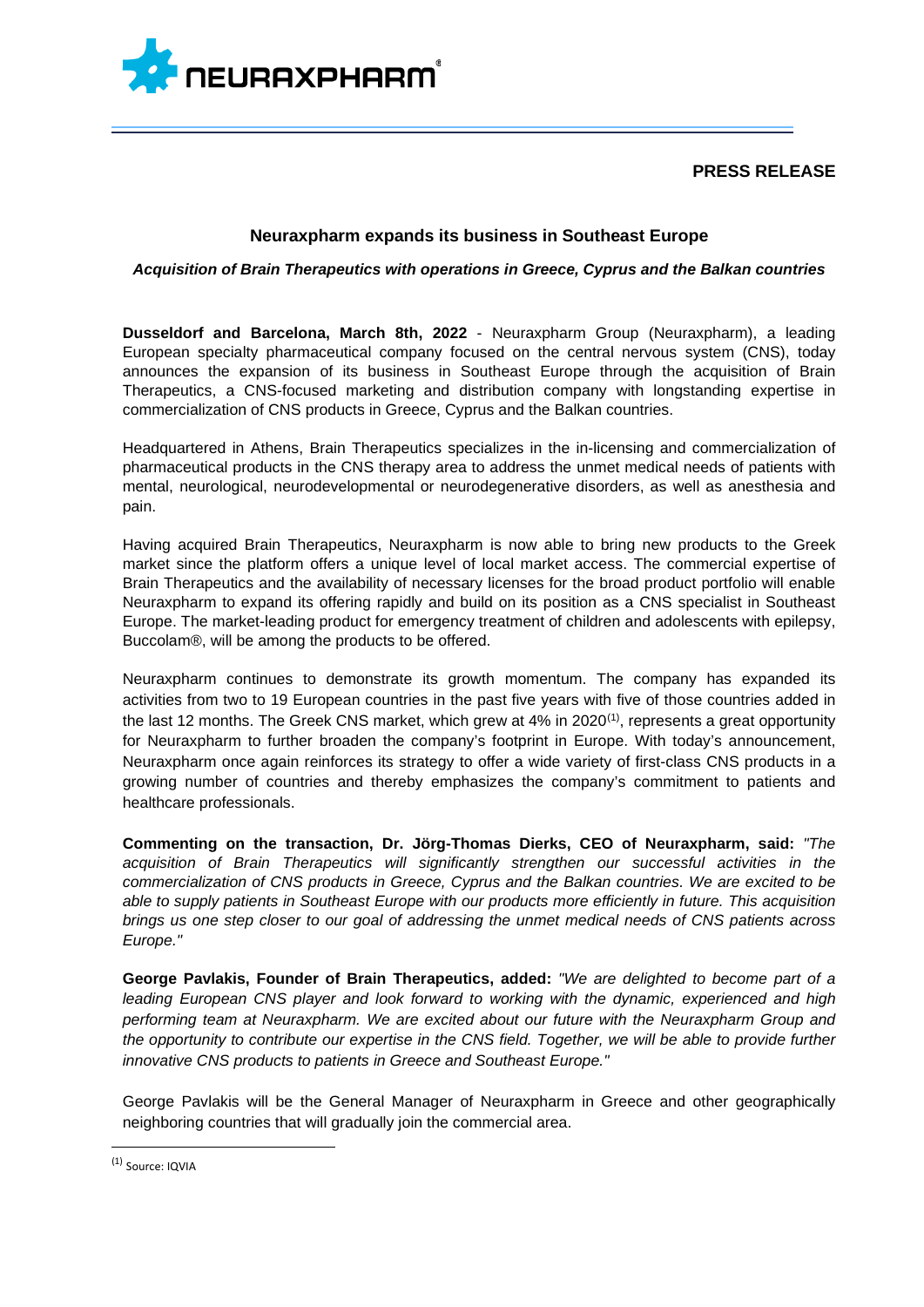

The terms of the transaction were not disclosed.

#### **For further information please contact:**

**Optimum Strategic Communications** Supriya Mathur, Manel Mateus, Charlotte Hepburne-Scott Phone: +44 203 950 9144 E-mail: [neuraxpharm@optimumcomms.com](mailto:neuraxpharm@optimumcomms.com)

#### **About the Group Neuraxpharm – the European CNS specialist**

Neuraxpharm is a leading European specialty pharmaceutical company focused on the treatment of central nervous system disorders (CNS) with a direct presence in 19 countries. Backed by funds advised by Permira, Neuraxpharm has a unique understanding of the CNS market built over 35 years.

With its focus on CNS, Neuraxpharm develops and commercializes value added medicines, standard generics, medical cannabis and Consumer Healthcare products, e.g., probiotics and other nutraceuticals, and is continuously striving to offer a wide range of effective, high quality and affordable CNS treatment options in Europe.

Present with its products in more than 50 countries, Neuraxpharm also manufactures pharmaceutical products and active pharmaceutical ingredients in its own manufacturing sites, Lesvi and Inke, in Spain. To learn more about Neuraxpharm, please visit: <https://www.neuraxpharm.com/>

### **About Brain Therapeutics**

Brain Therapeutics is a central nervous system (CNS) specialist company headquartered in Athens, Greece, with operations in 13 countries, including Greece, Cyprus and the Balkan countries. Brain Therapeutics specializes in in-licensing and commercialization of approved products in the therapeutic areas of psychiatry, neurology, anesthesiology/pain and rare (orphan) diseases.

Founded in 2012, Brain Therapeutics is dedicated to bringing innovative CNS products to market and providing real value to patients and healthcare professionals. This has already been achieved with more than 40 innovative CNS products from 16 renowned partners.

The Brain Therapeutics team consists of successful and respected professionals with strong commercial capabilities. The company has a proven track record in anesthesia and pain management therapies and is committed to address the unmet medical needs of patients with mental, neurological and neurodegenerative disorders.

To learn more about Brain Therapeutics, please visit: <https://braintherapeutics.gr/>